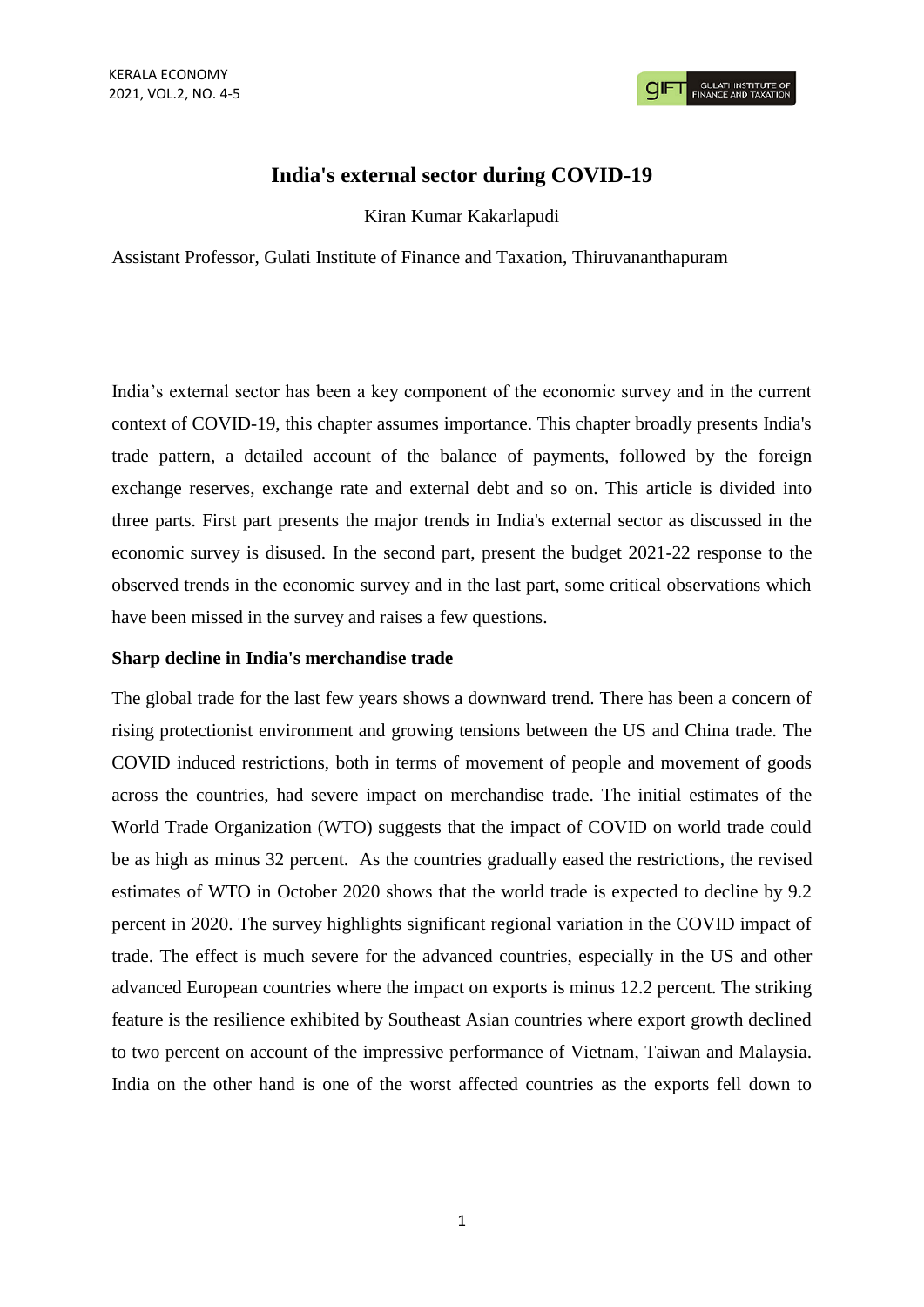KERALA ECONOMY

minus 16 percent in the first three quarters of 2020-21 (April to December). However, decline in imports outweigh the slow down in exports thus improving India's trade balance briefly.

The sectoral analysis of trade impact indicates a steep decline in non-petroleum oil and lubricants in the first two quarters of 2020-21 with some rebounding in Q3. Among all the traded commodities, drug and pharmaceutical products showed a favorable trade balance. The Survey carried out a very detailed analysis on the impressive performance of India's pharmaceuticals sector during the pandemic. It also shows that India's pharmaceutical sector's share in the world has doubled in the last three to four years. Other commodities with favorable trade balance are textile, cotton fabrics and other agricultural products. On the other hand, the products which had a negative trade balance are crude petroleum, gold and electronic items, particularly the computer hardware and peripherals, and other a high-tech industry good like a craft and spare spacecraft parts.

## **Resilient service trade**

The service trade remained relatively more resilient during the pandemic. The comparison of net service trade with Q1 and Q2 of 2019 to 2020 shows no severe decline despite a drastic decline in travel and remittances due to closure of borders and lockdown restrictions. This is because India's compositional net service is largely driven by the software exports which has not been severely affected.

#### **Improvement in balance of payments: A short respite**

The faster deceleration in merchandise imports as compared to exports along with resilient service trade improved India's current account balance. India has been having a 2.2% current account deficit for the last 10 years. But for the first time in last 16 years India shows a current account surplus in Q1 and Q2 of 2020-21. India's capital account improved on account of remarkable increase in the FDI inflows during April 2019 April to October 2020. The net FDI recorded an inflow of \$27.5 billion, which is 4.8% compared to the last like first seven months of the previous financial year. The policymakers are coming to the conclusion that India is emerging as a favorable destination for FDI when the world is in crisis. However, India is not the destination for FDI as countries like Vietnam received much higher FDI during this period. In fact, it is Vietnam, which is attracting a lot of investment that is going out of China during the pandemic period. Favorable trade balance coupled with inflow of foreign investments has increased India's foreign exchange reserves making the country